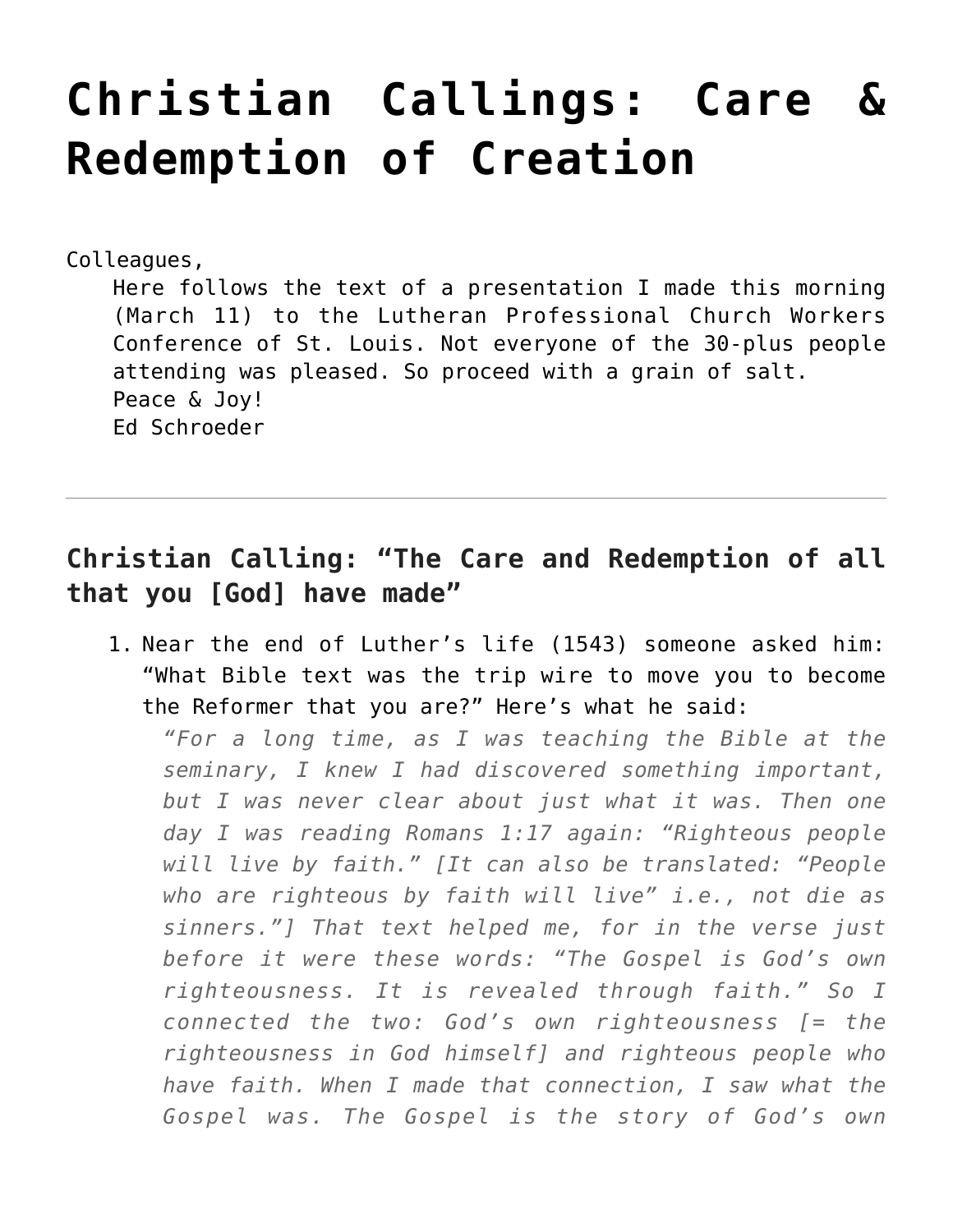*righteousness. And what is that? Answer: The righteousness of God is God working to make us righteous. He makes us righteous when he leads us to put our faith in Christ."Before that discovery I had never noticed any difference between the righteousness of the law and the righteousness of the gospel. I always thought that Moses (the law) and Christ (the gospel) were basically the same thing. The only difference, I thought, was that Moses was farther back in history–and not God's full revelation, while Christ was closer to us in time–and God's 100% revelation. But I always thought that God's word from both of them was the same.*

*"But when I made this discovery that the righteousness of the law is one thing, and the righteousness of the gospel is something else, that was my breakthrough. [German: Da riss ich herdurch.]"*

- 2. Luther's discovery of these 2 righteousnesses–call it "discovery of the Gospel"–opened his eyes to such two-ness of God's activity thorough the Bible and thus in our world. He eventually called it God's left-hand work and God's right-hand work. God's right-hand work always centers in Christ; the center for God's left-hand work is God's law.
- 3. With this "Aha!" ML eventually detected a whole raft of two-nesses about God in the Bible: God's 2-covenants, 2 creations, 2-grammars, 2-messages, even 2-wills. This "Aha! About The Two's" became the Lutheran hermeneutic. See Melanchthon's Apology to the Augsburg Confession, Art.IV. In the opening paragraphs he gives a concise statement of "how we read the Bible and why we do it that way."
- 4. All human beings are called to be God's "deacons,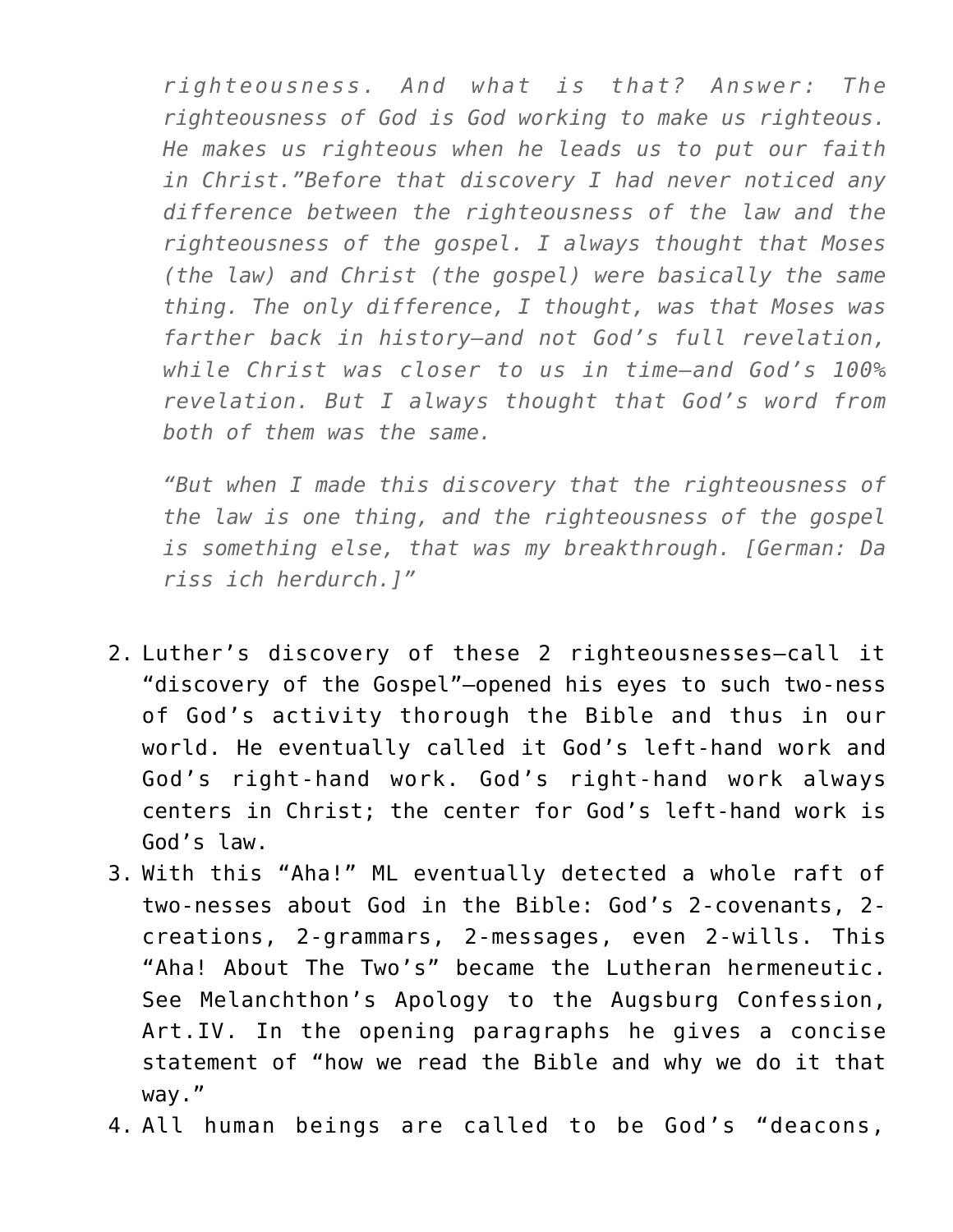ministers " [=workers, agents, field representatives] in God's left-hand ministry to the world. Christians have a second assignment in addition: to be deacons, ministers, ad-ministrators, of God's "new" covenant-operation in the world [2. Cor. 3:4-6].

- 5. The second offertory prayer in the LUTHERAN BOOK OF WORSHIP is very Lutheran in this regard: "Blessed are you, O Lord our God, maker of all things. Through your goodness you have blessed us with these gifts. With them we offer ourselves to your service and dedicate our lives to the CARE and REDEMPTION of all that you have made, for the sake of him who gave himself for us, Jesus Christ our Lord. Amen."
- 6. Care and Redemption are not synonyms. They are the two different tasks that God carries out in the world. The caring work God assigns to all humankind. The redeeming work is an additional assignment to Christians–and only to Christians. Why? Answer: If redemption hasn't happened to you, you won't even know what it is. So how can you be an agent for it happening to anybody else? If you don't know how to ride a bicycle, can you teach someone else?
- 7. By caring for the now fallen world, God keeps it from blowing completely apart. All people everywhere are called to this task of care and preservation, to be agents for the Creator's Critical Support Structures [C2S2]. Older Lutheran lingo called them the "orders of creation." Even then a better rendering of Luther's German would have been the "Creator's Ordainings." The label "C2S2" signals the import of each of the 4 terms. First "C":They are the CREATOR'S handiwork. Second "C": They are CRITICAL; we get evaluated in these contexts. First "S":They SUPPORT us and all the endangered creation. Second "S":They are STRUCTURES, patterned networks that hold peopole and things together. It is people everywhere, not just Christ-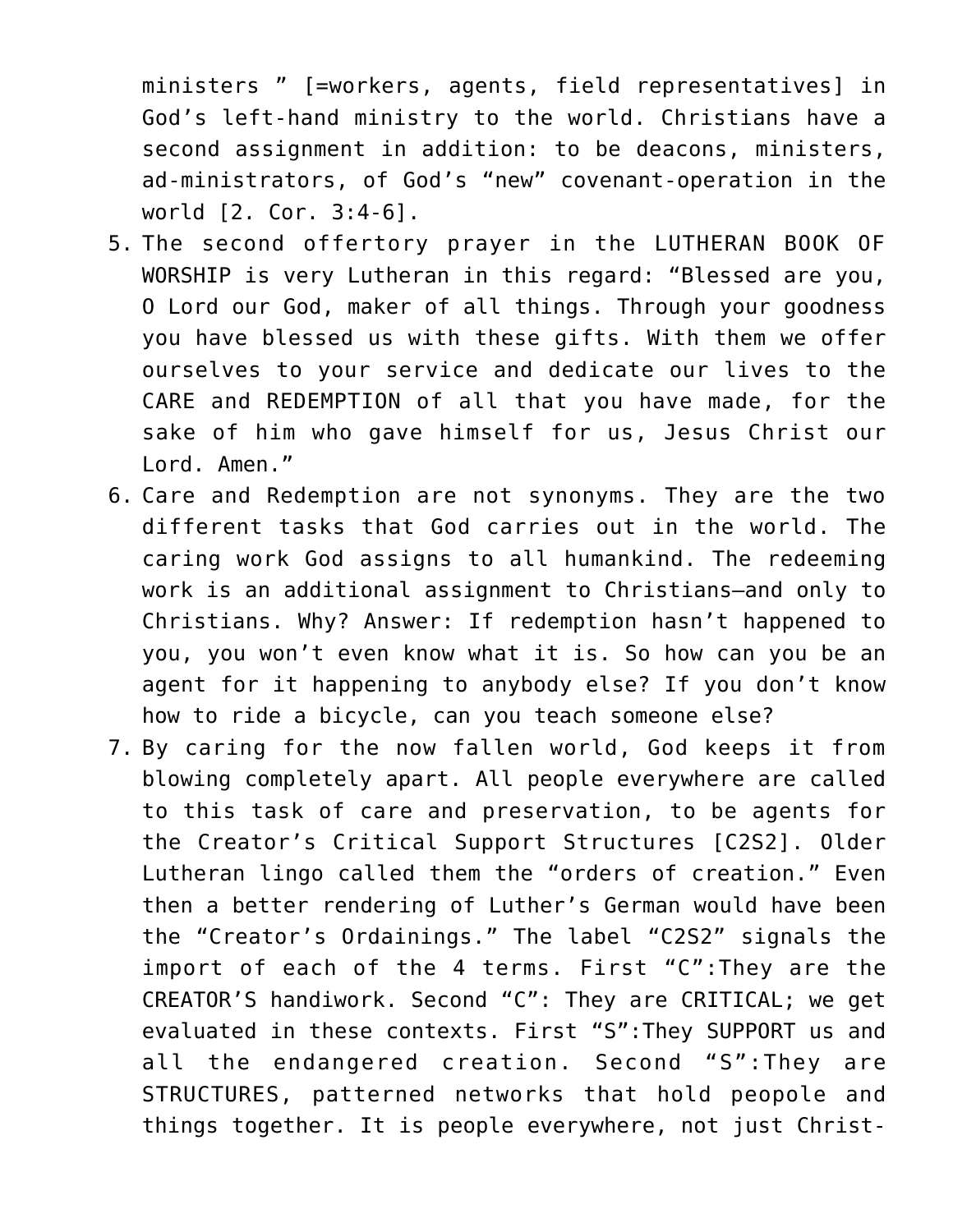connected ones, throughout the world who carry out this ministry, who do execute justice, love, nurture so that the life of our world is preserved, so that fairness and equity happen in human interaction.

- 8. Caring for creation, as good and necessary as it is, does not yet redeem creation. The word "redemption" comes from the language of ownership. Remember the warning "caveat emptor?" Emptor is the buyer, the owner. "Re-d-emption" is the action that brings something back from alien ownership, back into its original & rightful ownership. Christ's work of redemption brings sinners back under God's ownership and management, specifically God's "mercymanagement," which the Gospels call "the Kingdom of God." Perhaps the most vivid episodes in these Gospels are Jesus' exorcisms, wherein he breaks people loose from "demonic possession" and transfers them into the Kingdom of God, God's mercy-ownership taking place in Jesus.
- 9. For Christians their dedication to the task of "…redemption of all that you have made" comes on assignment, a second assignment after the "care" assignment. This one comes directly from Jesus: "As the Father sent me [on this redemption assignment] so send I you."
- 10. Thus the location of all Christians' 2-fold ministry is primarily in the world, not in the church. For it is the world that constantly needs God's caring, the C2S2 work. It is also that not-yet-redeemed world that needs the redeeming. Christ-connected people, a.k.a. church, are that segment of the "old" creation now made "new," already enjoying God's re-ownership, God's mercy-management.
- 11. In today's parlance the term "laity" designates Christians whose calling from God leads them explicitly into "worldwork" and not into "church-work." Thus the ministry of the laity in the world is not first of all a ministry of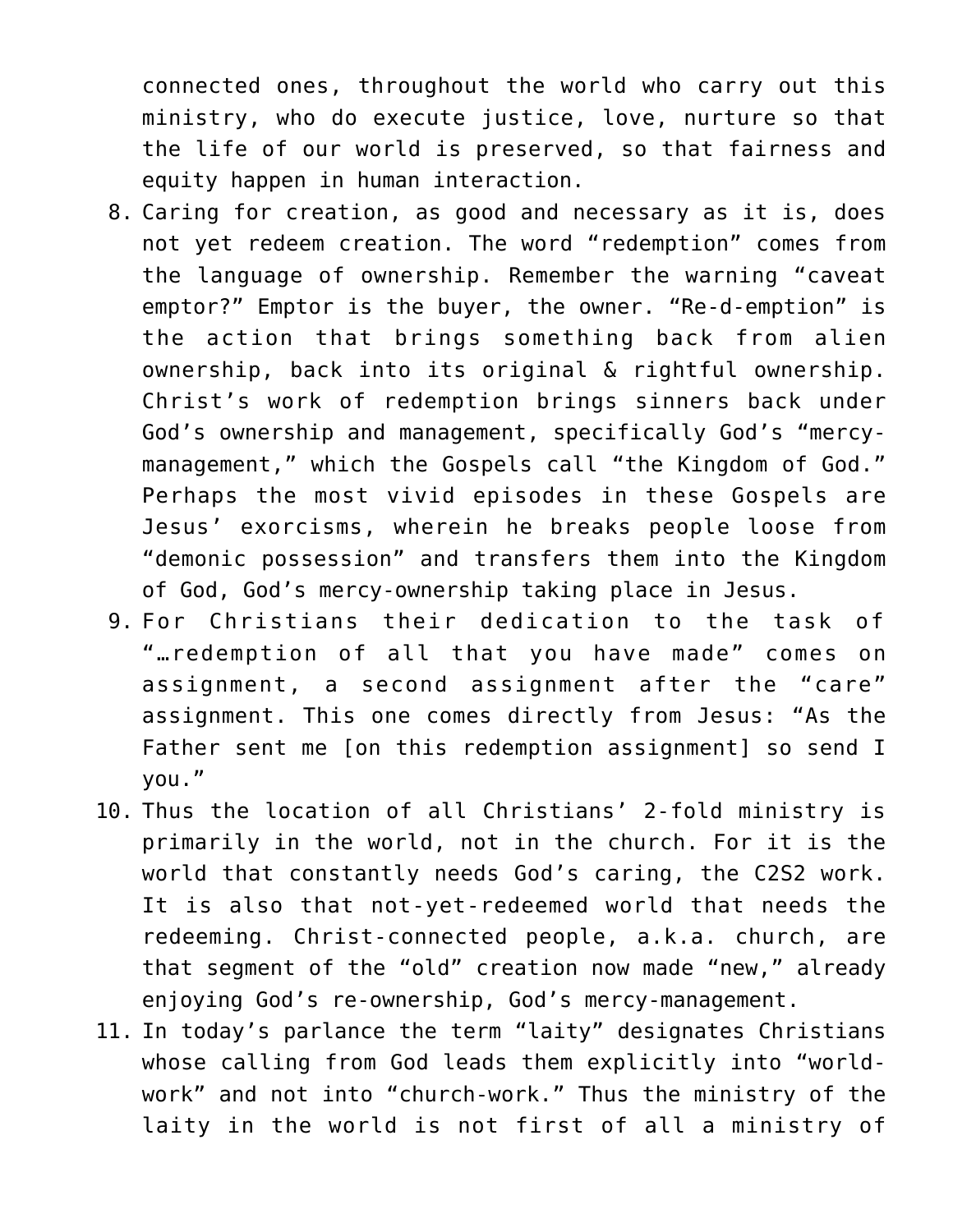proclamation or of public leadership within the church. Such "world-work," however, is not at all un-godly. On the contrary, it is godly work when it carries out God's own "care and redemption of all that you, God, have made."

- 12. Christians out in the world are themselves "alreadyredeemed creation." Yet at first they look hardly any different from anybody else. Their way of living ("caregiving") is where their "difference" most regularly surfaces–if and when it does surface. E.g., the freedom that accompanaies their care-giving may be one such element. In the way they do their care-giving they can signal who their Lord is, a Lord (=owner) committed "not to be served, but to serve and give his life to ransom many."
- 13. The secular world, at its best, operates on God's law for caring (equity, fairness, care for others), not at all on God's Gospel of redemption. Seldom, of course, is the secular world ever "at its best" so that God's ministry of "care" goes very smoothly. But non-Christians can and do do it, even though they may not do it well & not all the time. You don't have to know Christ to be a care-taker, a care-giver.
- 14. But not all Christians do this well or all the time either. Yet they acknowledge that this is their first godly assignment. And on Sundays when the second offertory prayer is used, they publicly dedicate themselves to it. The "Good News" they speak in, with, and under their caregiving is linked to their second "dedication," the ministry of redemption.
- 15. Laity are sent as God's exiles "full-time" into that Old Age, God's creation still longing for total care and finally for real redemption. They are the shock-troops, the guerillas on the front line, of the Old Creation, and also of the New Creation.